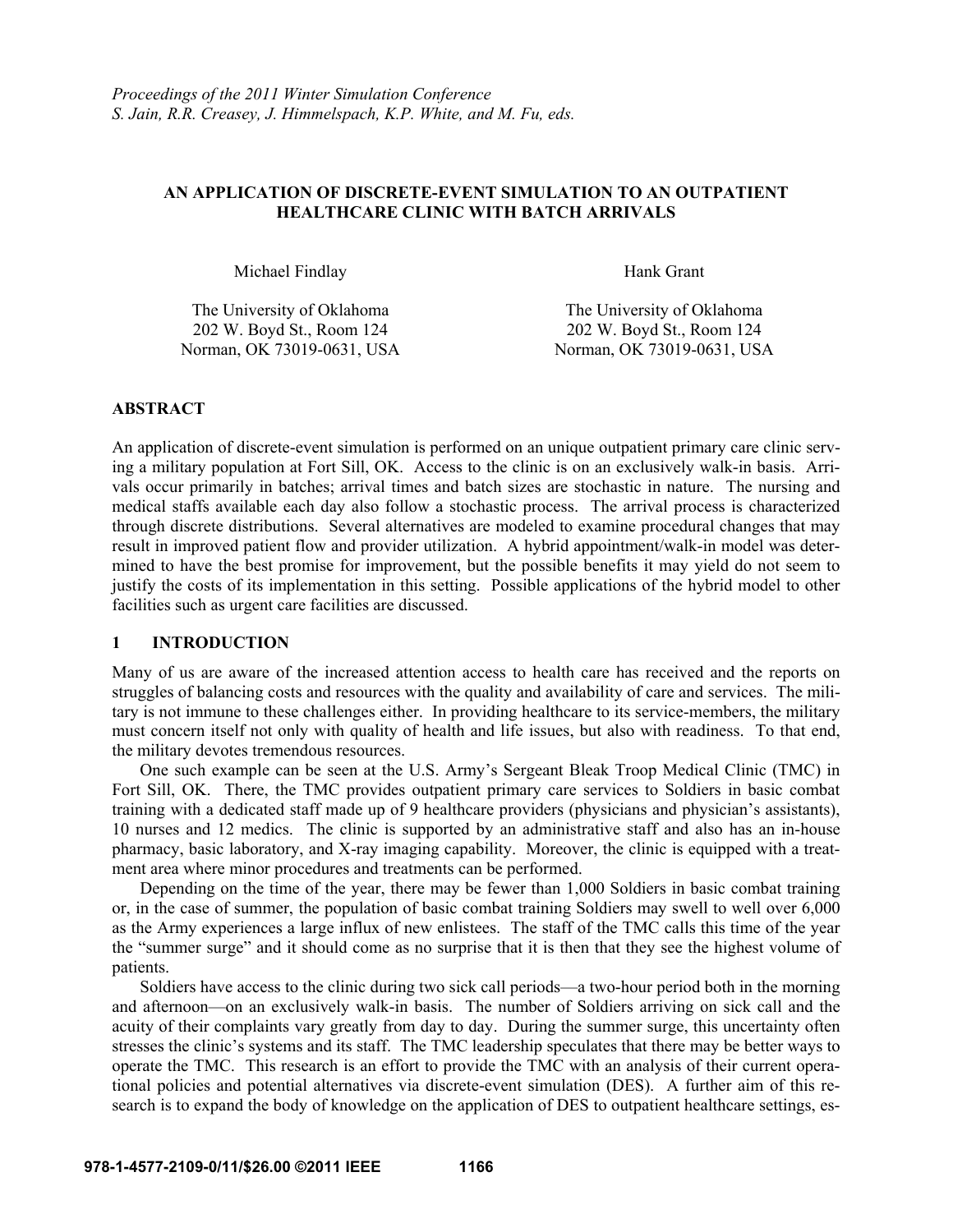pecially those with uncertain arrival rates. Many examples of DES applications have been studied, but none have considered a situation like the TMC that provides acute primary care with exclusively walk-in access to that care.

## **2 LITERATURE REVIEW & BACKGROUND**

Numerous studies have been performed that apply the use of DES to healthcare settings. Mustafee, Katsaliaki, and Taylor (2010) produced a systematic survey of the healthcare simulation in the literature. They found that no fewer than 51 papers published between 1970 and 2007 had used DES in an application to healthcare (Mustafee, Katsaliaki, and Taylor 2010). Jacobson, Hall, and Swisher (2006) also offer a thorough review of such efforts over the last 40 years.

Jacobson, Hall, and Swisher (2006) state, "High quality, efficient patient flow is a function of high volume patient throughput, low patient waiting times, short total visit times, and low levels of staff overtime coupled with the maintenance of reasonable staff utilization rates and low physician idle times." In fact, there are plentiful examples in the literature of researchers using these measures, especially patient times and physician utilization, to describe system performance. Among these are the papers by Edwards et al. (1994) and Rising, Baron, and Averill (1973).

Emergency departments are characterized by unpredictable patient arrivals and a broad spectrum of complaint acuity (Jacobson, Hall, and Swisher 2006). Emergency department staffs are well aware of the stresses these stochastic processes cause. Since demand at emergency departments is increasing and patient conditions can be life-threatening, endeavors to mitigate these stresses in emergency departments are the reasons why they are among the most popular applications to improve patient flow. Work done by Takakuwa and Shiozaki (2004) and by Sinreich and Marmor (2004) are examples of such research. Whereas the Takakuwa and Shiozaki (2004) work described a model suited specifically for their application, Sinreich and Marmor (2004) proposed a model that could be applied much more generically.

Research involving applications to emergency departments are of particular relevance to a TMC application, because they have similar arrival processes. Both operate exclusively on a walk-in basis with random patient arrivals. As we will discuss later, the TMC arrival process is not completely unpredictable. Neither is the case with most emergency departments. Analysis of arrival patterns will sometimes show trends according to the day of the week or time of day. Such consideration to these patterns is witnessed in the research done by Garcia et al. (1995), Mahapatra et al. (2003), and by Medeiros, Swenson, and DeFlitch (2008).

The new ideas on patient flow in emergency departments presented in the literature produce great results and they certainly merit consideration for adaptation to the design of alternatives for patient flow in the TMC. However, the patients arriving to the TMC do not present nearly the spectrum of complaint acuity as seen in emergency departments. The TMC's role is to provide primary care to its patients. Even though there is a triage station at the TMC, its function is mostly limited to an administrative one checking for complete documentation and ensuring a relatively uniform assignment of patients to the providers available that day. Patients in the TMC are not routinely prioritized according to their complaint. Even when a patient is deemed acute enough to justify being moved ahead in the queue, these occurrences are so rare that access to care at the TMC can comfortably be characterized as first come, first serve. The TMC differs from emergency departments in another respect as well. In general, emergency departments are continuously open. The TMC has set hours—it opens and closes every day and is completely closed on Sundays.

Clearly, applications to emergency departments do not provide a complete basis of knowledge for understanding the TMC system. Fortunately, much research has been completed on applications to outpatient clinics, including primary clinics, with the intent of improving patient flow.

Clinics operating under an appointment system also concern themselves with the problems of noshows, which have a significant impact on the variability in patient arrivals. Even a clinic providing specialized care such as the cancer clinic studied by Santibáñez et al. (2009), experienced a no-show rate of 6%. Appointment no-shows are of such concern, research has even been done to identify what factors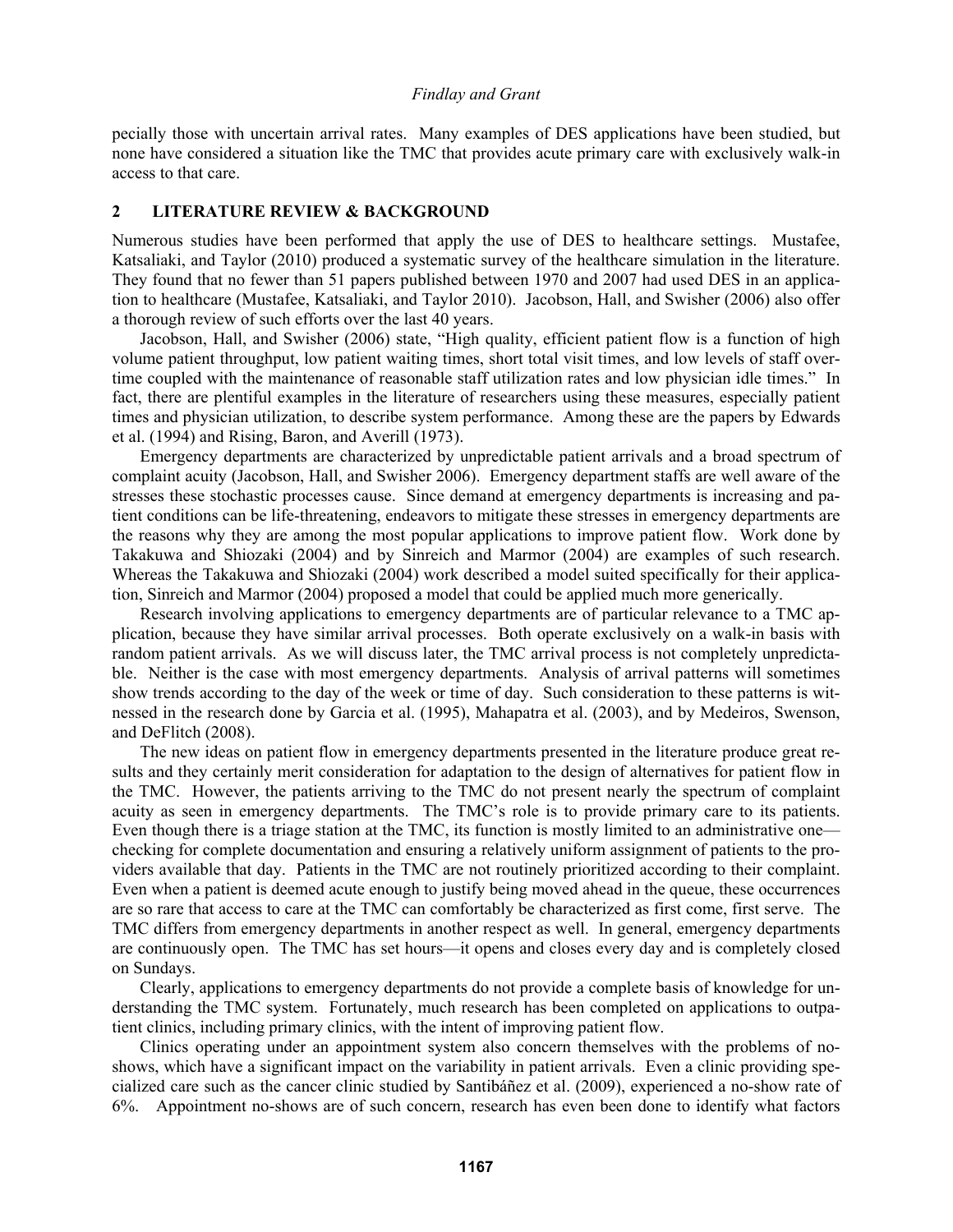can accurately predict the likelihood a particular appointment will be honored. Lee et al. (2005) developed such a model with 80% accuracy.

Research by Giachetti et al. (2005) discusses how a clinic with a high average no-show rate attempted to compensate by "over-booking" appointments. Sometimes, this over-booking policy led to longer wait times and patient dissatisfaction. The researchers proposed as a solution a policy called Open Access, in which a majority of appointment slots were deliberately kept open so that same-day appointments could then be scheduled, as there was good reason to believe that patients receiving an appointment on the day of the request were much less apt to no-show (Giachetti et al. 2005).

Research performed at an urgent care facility with walk-in arrivals shows how a proposed change to doctor scheduling to better serve demand can result in significantly reduced patient waiting times (Tan, Gubaras, and Phojanamongkolkij 2002). The Rising, Baron, and Averill (1973) study also shows the effects of physician scheduling changes on waiting times. Another study of an outpatient clinic shows how changing the flow of patients from a serial queueing system to a "quasi-parallel" system improved performance (Edwards et al. 1994). At those facilities discussed in the literature that accept walk-in arrivals, the patients were subsequently examined by staff on a first-available basis (Tan, Gubaras, and Phojanamongkolkij 2002; Rising, Baron, and Averill 1973). In the TMC, patients are assigned early on in the process to a particular provider with some regard in keeping these assignments uniform in quantity across the providers available on that day.

None of the outpatient examples discussed so far involve situations with exclusively walk-in patients. The clinic studied in the paper by Rising, Baron, and Averill (1973), however, did allow walk-in patients in addition to its scheduled appointments. What makes the TMC system unique among those studied in the literature is also the most challenging to characterize: the arrival process. As mentioned earlier, arrivals occur to the TMC on a walk-in basis. The arrival times are stochastic and each arrival actually represents a batch of patients. The sizes of these batches are also stochastic. Therefore, multivariate data must be collected on the arrival process. However, it cannot be assumed that these variates are independent of each other. In fact, observations at the TMC quite definitively showed that the batch size was greatly influenced by the time of the arrival. Law (2007) discusses that it can very difficult to estimate a multivariate distribution for collected data. He proposes some distributions that have been shown to be useful in simulations that explicitly specify the correlation structure and joint distributions, but concedes this may be too rigid for all cases. It was decided in this research to use an empirical distribution of the batch sizes and use the correlation structure observed directly. Law (2007) cautions that the risk of using an empirical distribution is that it may not completely represent all of the values possible. The relative abundance of arrival data available, though, makes the risk in this case acceptable.

Not only is the aim of this research project to have its results applied to the TMC in particular, but also to other settings in general. No studies were found on applications to facilities that combine the features of exclusively walk-in access and outpatient health services, such as the TMC. Dozens of such facilities exist elsewhere in the military and no doubt they would be interested in the results presented here. These results should also be applicable to the TMC's civilian cousin: the urgent care facility. Since the prevalence of urgent care facilities is on the rise (Hendrick 2008) as more and more people discard traditional doctor offices and hospitals in favor of them, the TMC research may prove to have broad implications.

# **3 METHODOLOGY**

# **3.1 General System Description**

Arrivals may occur to the TMC during two two-hour periods, one in the morning and one in the afternoon Monday through Friday. Patients arrive only during the morning period on Saturdays. Arrivals occur on an exclusively walk-in basis. The TMC has no foreknowledge of who will be seeking care on any given day; let alone what their individual complaints may be. Arrivals occur primarily in batches as the patients are transported by their training unit to the clinic *en masse*.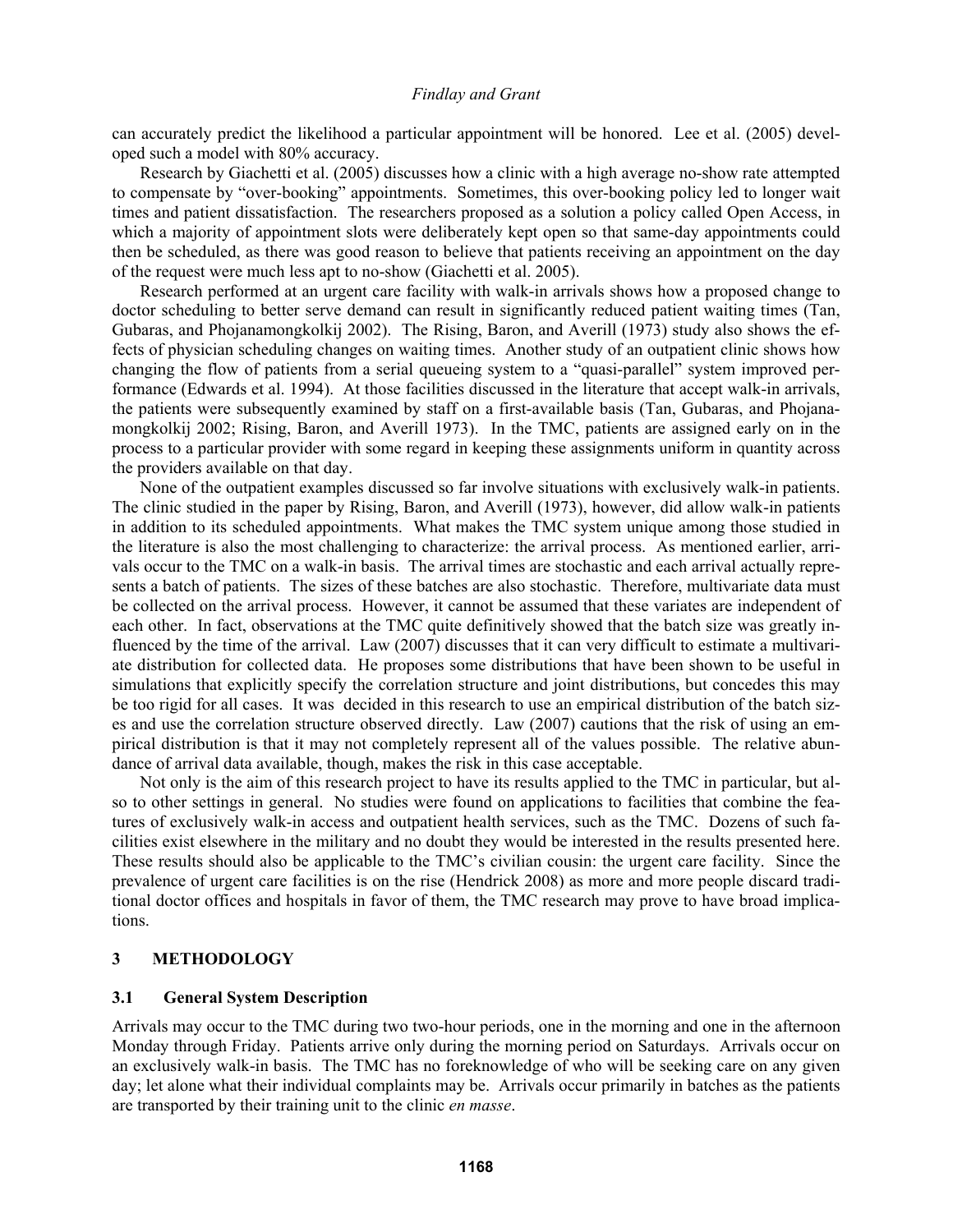When a patient enters the TMC, they must first pass through a triage station. The medic positioned at the triage station assigns patients to a specific provider. Patients are subsequently directed to the check-in area. The triage medic also takes care to ensure self-care patients—those with minor complaints and only requiring over-the-counter treatments—are routed directly to the pharmacy area. Self-care patients are not required to wait in the triage queue and they exit immediately after receiving service at the pharmacy.

At the check-in station patients are served by one of 3 clerks. Upon completion of the check-in service, the clerks direct patients to one of three particular screening areas according to the provider with whom they have been assigned by the triage medic. At the screening area, patients have their vital signs taken and are interviewed by a nurse or medic (nurses and medics are largely utilized interchangeably at the TMC). Upon conclusion of most of these interviews, the nurse or medic will next route the patient to their assigned provider's area. However, some of these interviews result in the nurse or medic invoking a protocol called Algorithm Directed Troop Medical Care (ADTMC).

Under ADTMC, the nurse or medic initiates care, some of which can be completed in the screening room. Other times, the nurse or medic may bring the patient to the treatment room for services that must be performed there. It is only after initiation of care under ADTMC that the nurse or medic consults with the patient's assigned provider. Sometimes, the consultation alone is sufficient, and the patient may not even have a traditional encounter with the provider in the examination room as the provider is satisfied the patient received the appropriate level of care. At the other extreme, the patient may require a procedure—such as a toenail removal—at which point the patient takes priority over all others already present in their provider's queue.

 Patients routed to their assigned provider are served on a first come first serve basis. Upon conclusion of this encounter, patients may or may not require further treatment and ancillary services. Some patients are sent to the treatment room. The provider may also determine a procedure is necessary and perform this in the treatment room. Other patients are sent to the X-ray area. Others are sent to the pharmacy. And there is also a subset of patients whose care is complete with the conclusion of the provider encounter. These patients are sent directly to the check-out area.

The treatment room provides many services and items such as intravenous fluids, wound care, and blood draws. There are normally two nurses dedicated to providing these services in the treatment room to all the patients there at any given time. The treatment room does not follow a conventional queueing model for service where patients compete for the resources, nurses. Rather, the nurses perform tasks as needed. The nurses are free to attend to many patients and do not provide service to the patients sequentially. Following the treatment room, patients are routed either to the pharmacy or to the check-out station according to the orders of their provider.

The X-ray area follows a more conventional single server queueing model. Patients arrive and are served on a first come first serve basis. X-ray images are taken according to the providers' orders. Following service in the X-ray area, patients are routed to the check-out station.

The pharmacy is operated by a two-person team made up of a pharmacy technician and a pharmacist. Patients turn in their documents to the pharmacy technician and wait to be called by the pharmacist when their prescriptions have been filled. Patients proceed directly to the check-out station after receiving their prescriptions. The check-out station is in the same physical location as the check-in area and is served by the same clerks. Patients checking out from the clinic take priority over patients that are checking in. The check-out station serves to close out the patients' visit at the TMC.

One other rule governing the TMC's operation has a significant impact on patient flow. When the lunch break starts, and if there are still patients present in the TMC, those patients not actively receiving service are asked to leave and invited to return following the break. When these patients do return, they may immediately return to the queue they were in before lunch, although their rank in the queue may not have been preserved. Figure 1 provides a visual representation of the TMC system. This conceptual model determined what data were to be collected and also served as the basis for implementation.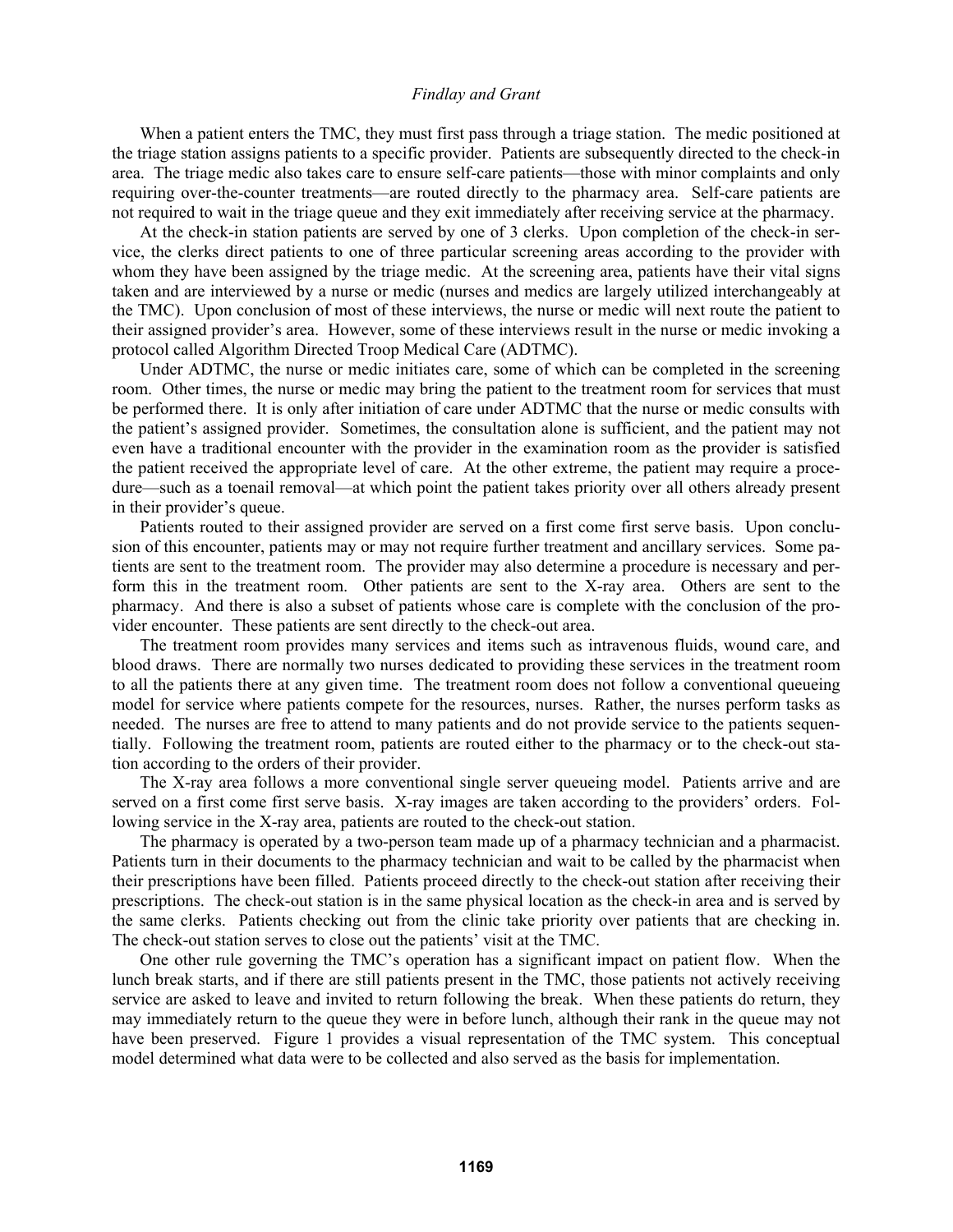*Findlay and Grant* 



Figure 1: Conceptual model describing TMC patient flow. Variables A, B, C, & D describe the likelihood patients require ancillary services.

# **3.2 Modeling Assumptions**

A few assumptions were made; some due to limited data and others made in order to simplify modeling the system. First, not all patients arriving at the clinic represented an original visit for any one complaint. Often, patients were placed on "quarters", a means to exclude Soldiers from training and allow them to rest, and then re-evaluated the following day to determine if they were fit to return to duty. Others returned the day after their first visit in order for the provider to follow-up on results from a test ordered the previous day, such as from the lab or X-ray. It was assumed, then, that these follow-up patients were well represented in the arrival data and no effort was made to model patients requiring a follow-up visit.

There are a relatively large number of patients in the TMC system; and the presence or absence of any one patient has a negligible impact on the overall resource utilization in the TMC. Moreover, arrivals are generated by as many as a dozen or more sources (the training units) and the decisions leading to arrivals from those sources are independent of one another. For these reasons, it is fair to assume that the size of the arrival batches can be represented with a Poisson process.

Since the service time data on the TMC's processes were collected over many days—even weeks for some processes—and on different individual resources it was assumed that the collected service times are independent. Since there was also a lack of anecdotal evidence pointing to correlation of service times for adjacent processes and because of the large number of patients in the system, it was assumed any such correlations, if they did exist, would have a negligible effect on the overall system. Therefore, the threat of introducing bias into the model was perceived to be very low.

Even though it may have been possible to determine differences in the service times of individual providers, it was decided to ignore any such differences. This simplified the modeling effort in avoiding the need to track and reproduce the work schedules of individuals. This assumption also reduced the need to collect service time data for all providers, although an effort was made to collect at least a sample from a majority of the providers. Finally, treating the providers generically prevents a situation in which the providers may feel that they are being compared with one another. This rationale was also applied to the data collected for the nurses and the medics in the screening process. They were also considered to be a generic resource. The validity of these assumptions will be borne out further in the discussions on input analysis and model validation.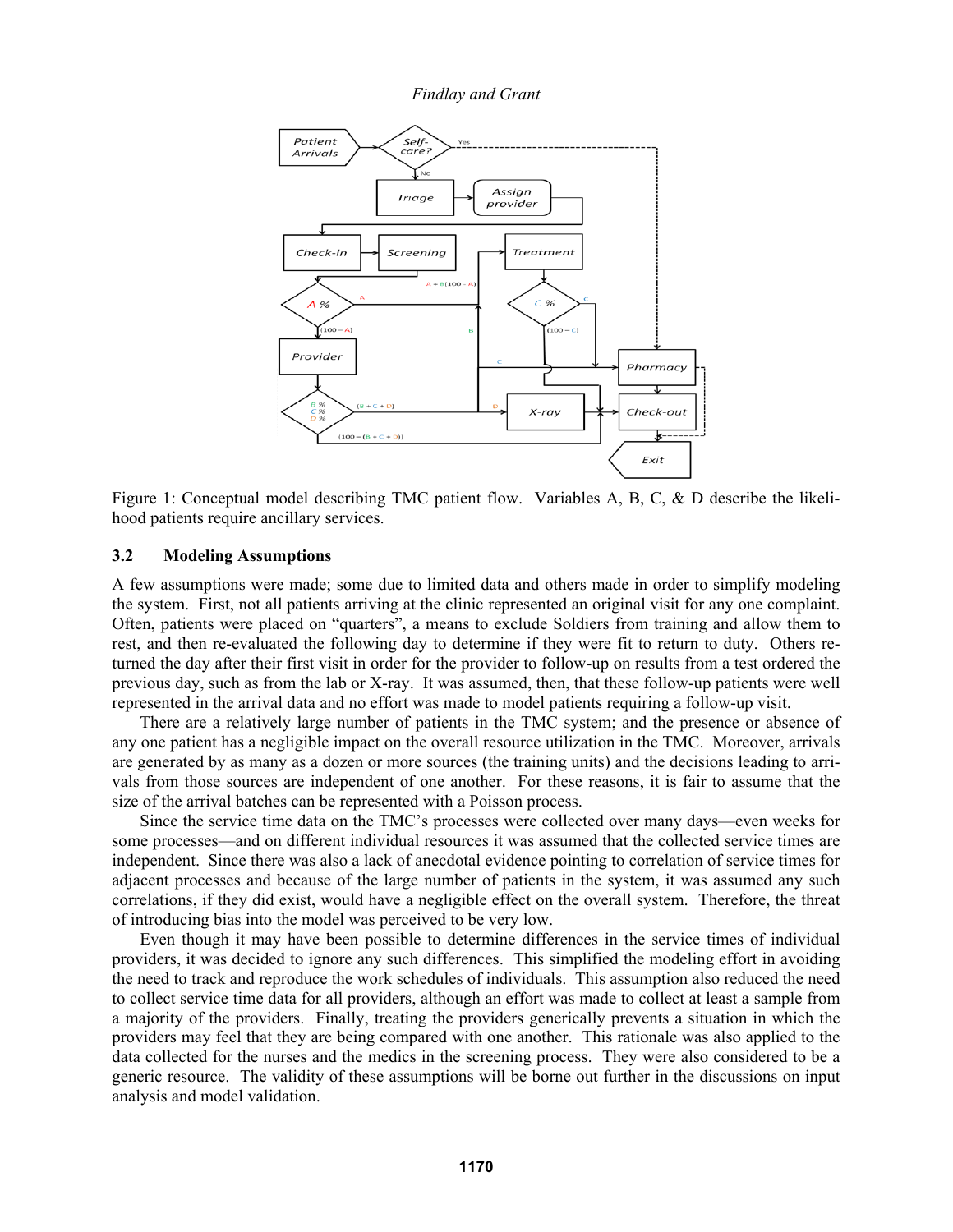#### **3.3 Input Analysis**

Based on the conceptual model, data had to be collected on several distinct processes. These data were collected over the course of the summer of 2010. To the extent possible, data were used that were already being captured by the TMC. In the absence of reports, automatic or otherwise, summarizing the TMC's processes, data were collected through personal observation. For 13 days during the summer period, data were collected on the arrival process by recording the time of each arrival and the number of patients (or batch size) in that arrival. Care was taken to also note how self-care patients and patients interrupted by the lunch break were represented in the arrivals. 423 distinct observations were recorded in this fashion.

The check-in process, screening process, and provider encounters were also observed personally at various points over the summer, numbering 192, 100, and 227 observations, respectively. The service time of these processes were recorded for each patient observed. The patient's destination was also noted, when possible and appropriate, following service in these processes. Data were similarly collected on the triage, pharmacy, and check-out processes. 285 service times for the treatment room and 421 service times for X-ray area were obtained from their own records.

 To characterize the arrival process, random distributions were fitted to the inter-arrival times data. Then, an empirical distribution was developed to represent the batch sizes of these arrivals. The same empirical distribution generated from aggregating the batch sizes from each of the 13 days arrival data was therefore used to model the arrival patterns for each day of the week. However, in terms of the absolute volume of arrivals, differences were noted based on the day of the week. The empirical distribution was scaled appropriately to account for the differences in patient volume amongst the days of the week. These scaling factors were developed by comparing the average daily patient census for each day of the week and also taking into account the relative weight each day of the week had in the original empirical distribution. Modeling the arrival process in this way allows for an empirical description of the correlation between batch size and arrival time. When an arrival is generated in the model according to the parameterized random distribution fitted to the inter-arrival data, the model will then take a random draw according to a Poisson distribution with mean value from the appropriate time interval of the empirical distributions shown in Figures 2 and 3. This result is scaled according to the factors in Table 1 and yields the batch size for the generated arrival.



morning arrivals by 5-minute intervals.



Figure 2: Batch sizes aggregated over 13 days for Figure 3: Batch sizes aggregated over 13 days for afternoon arrivals by 5-minute intervals.

Table 1**:** Average daily arrivals are relative to the busiest day, Monday.

|                                                                                                  |                                                           | Тh |      |      |
|--------------------------------------------------------------------------------------------------|-----------------------------------------------------------|----|------|------|
| Normalized average arrivals $\begin{vmatrix} 1 & 0.77 & 0.71 & 0.65 & 0.78 & 0.27 \end{vmatrix}$ |                                                           |    |      |      |
| Calculated scaling factors                                                                       | $\begin{bmatrix} 0.65 & 0.50 & 0.46 & 0.42 \end{bmatrix}$ |    | 0.51 | 0.17 |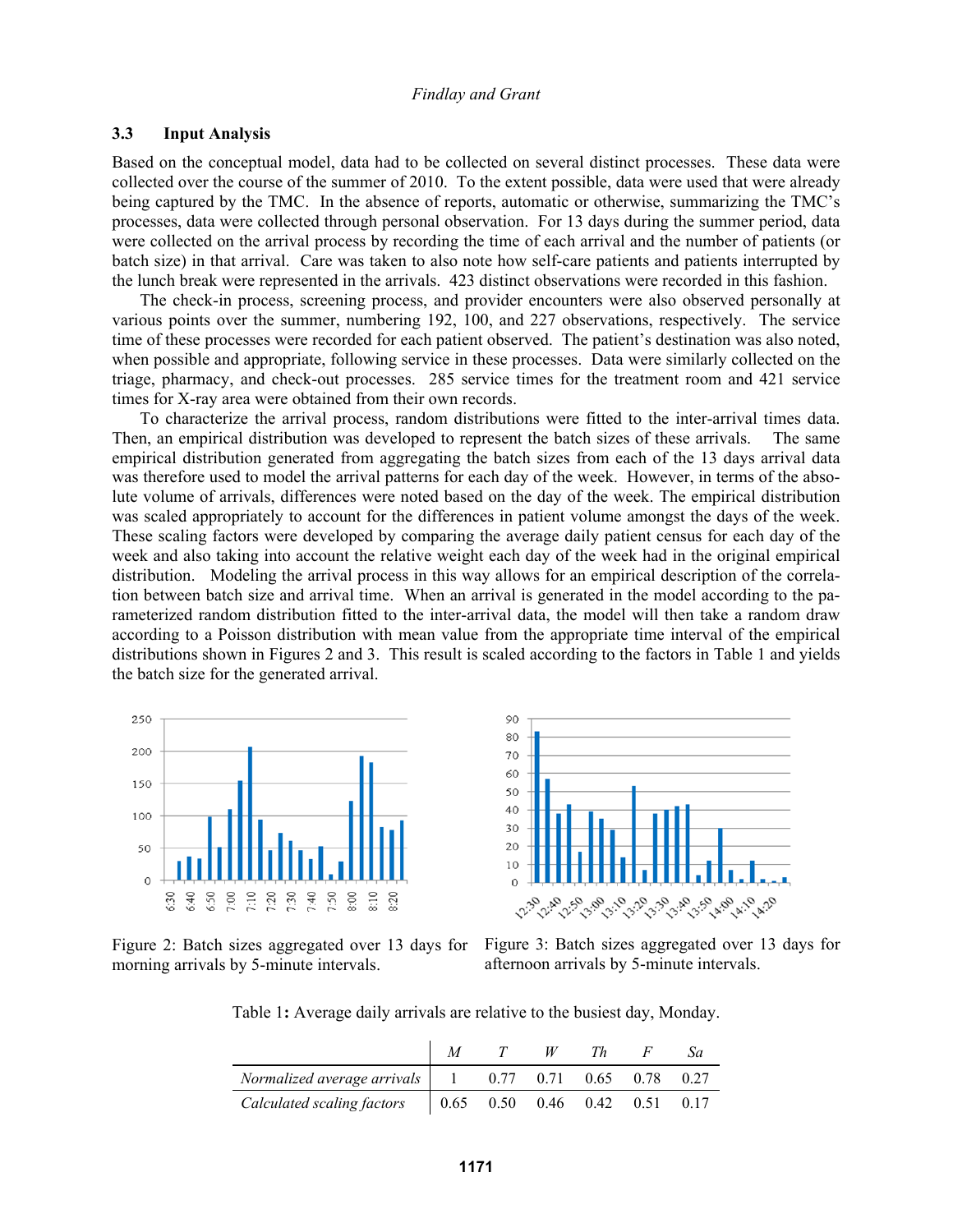Describing the service times for the various processes in the TMC system was much more straightforward. Parameterized random distributions were fitted using the Arena Input Analyzer (Kelton, Sadowski, and Sturrock 2007) on the observed data of each process, except for the triage station, pharmacy, and check-out station. The ratio of self-care patients to gross arrivals was calculated based on personal observations of the arrival process. To determine which portion of patients required ancillary services such as treatment, X-ray, or pharmacy during the visit, the total number of visits at those services was divided by the net arrivals of patients for those days the service data were available. No attempt was made to identify correlation amongst these ratios. Again, because of the large number of patients in the system, it was reasoned any impact attributable to any such correlations would be lost in the noise of the model. The number of providers and screening nurses and medics available on weekdays also vary.

The TMC maintains static staffing levels of 3 providers and 6 nurses/medics on Saturdays. TMC daily and weekly rollup reports were used to count the number of providers that worked each day. From this, discrete probability distributions were constructed to describe how many providers, nurses and medics may be on duty any given day. Those patients whose visits to the TMC were interrupted by the lunch break did not return to the TMC in a deterministic fashion. Some returned right as the clinic reopened for the afternoon, but others did not return until almost halfway through the afternoon arrival window. Based on observations of the arrival process it was determined that these interrupted patients should be modeled as having an additional delay in hours following lunch according to the UNIF(0,1) distribution.

#### **3.4 Validation of Base Model**

To validate the model implemented in Arena, several measures were examined. First, it was necessary to validate that the arrival logic was an appropriate description of the actual arrival process. To do so, 95% confidence intervals were constructed of both the observed and simulated average net arrival values and compared to see if there was statistical evidence of significant differences (Walpole et al. 2007). As Figure 4 illustrates, no statistically significant differences were found.

Next, the total time patients spent in the TMC system was evaluated. As patients were received at the triage station, the triage medic time stamped their paperwork. When these same patients checked out of the TMC, the clerks recorded the triage time stamp and the check out time—the difference being the time the patients had spent in the TMC. 610 observations were recorded in this fashion. An identical statistic was collected in the simulation. The electronic reports of the X-ray area made it an excellent candidate for collecting statistics on its queue. 85 observations from a week with arrival numbers similar to the average values were used for comparison. Again, there is no statistical evidence to suggest differences exist when comparing the actual system to the model. Validation results are shown in Figure 5.





Figure 4: 95% confidence intervals of average daily arrivals.

Figure 5: 95% confidence intervals of selected validation statistics.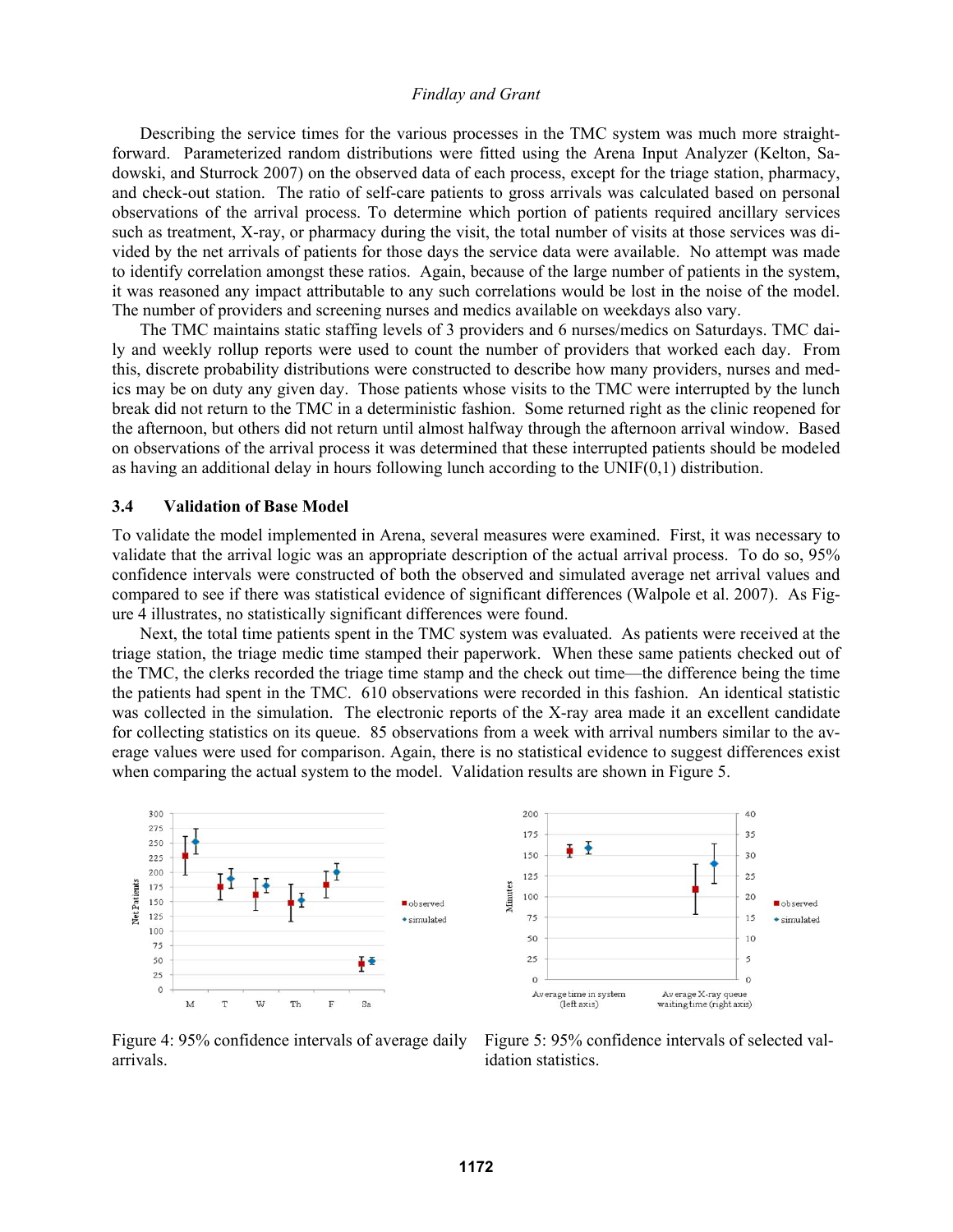## **3.5 Experimentation**

With a validated base model, attention turned to investigating several alternatives to current TMC operations. Alternatives were modeled in the Arena software environment. Each replication consisted of one week of TMC operations and a total of 30 replications were run for each alternative. To compare the various alternatives, three performance measures were identified. First, the average time in system (TIS) was used to gauge how the alternatives performed in terms of patient flow. Second, a modified provider utilization statistic was used to judge how efficiently the bottleneck resource of the TMC was being used. So that more accurate values of provider utilization could be obtained and to reduce the influence variation in patient census would have on the measure, provider utilization was not calculated across the entire replication. Instead, a provider utilization statistic was calculated only for the period from 6:30 to 3:00 daily for those providers on duty that day, taking in to account their breaks and lunch. These daily utilization results were then aggregated for the week from Monday through Friday. Third, the average numbers of patients interrupted by the lunch break daily were compared to assess performance in patient throughput.

Since Monday was the busiest day at the TMC by a wide margin, it was thought that ensuring that there was a certain minimum number of providers available on Monday may lead to increased performance. An alternative that guaranteed a minimum of seven providers, in contrast to five under the base model, was examined. Under the TMC's observed provider scheduling paradigm, they can on average expect 38 provider-days per week. The Saturday census is held static at three providers. To compensate for the increased minimum provider level on Monday, the probability distribution for Tuesday through Friday had to be adjusted accordingly to maintain 38 provider-days for the week.

Next, an alternative that eliminated most of the occasions when a patient would have their visit interrupted by the lunch break was examined. In this alternative model, the schedules of the providers, nurses, and medics were staggered such that these resources would always be available in the TMC. During the lunch break, directed queue jockeying was modeled to shift patients from one provider queue to another as their lunch schedules dictated in an attempt to minimize waiting times. Since the pharmacy and X-ray areas possess low-density resources, though, patients requiring these services over the original lunch break period still experienced an interruption to their visit. In these instances, the model logic for interruptions under this alternative proceeded as it did for the base model.

Two alternative models were developed to consider changes in queueing behavior. First, an alternative model using a queue common to all screening nurses/medics and a queue common to all providers was designed. As a result, patients were not assigned a specific provider at the triage station. This model maintained all other procedural logic found in the base model. There is a concern, however, that a model of this type may be impractical to actually implement in the TMC due to its physical layout. To address this concern, a model with parallel queues was developed. Instead of assigning patients to a specific provider and being screened by a set of nurses/medics according to this assignment, patients were instead routed first to the screening nurse/medic with the fewest patients waiting in their queue. Next, to be routed to a provider, the patient was put into the shortest provider's queue. The disadvantages of the common queue and shortest-queue assignment models are that they do not preserve continuity from patient to provider nor do they maintain TMC team integrity.

The implementation of an appointment system may encounter difficulties in being implemented; chief among these are decreased responsiveness and lack of an adequate transportation infrastructure. In case these difficulties were ever to be overcome, it was worth exploring what the system performance might look like if an appointment system was imposed upon the TMC. A model was developed that eliminated the walk-in arrival process for weekday operations (Saturday still employed an exclusively walk-in arrival process). Under the base model, the average number of weekly arrivals was roughly 1,100 patients. An appointment schedule was developed that brought 216 patients to the clinic daily.

Finally, a model that was a hybrid of an appointment and walk-in system was created. In this model, appointments were allocated such that they agreed with the provider census. The number of appointments available was determined by the provider census. It was assumed that patient demand for the TMC would remain the same as it was under the base conditions. Whatever average demand could not be absorbed by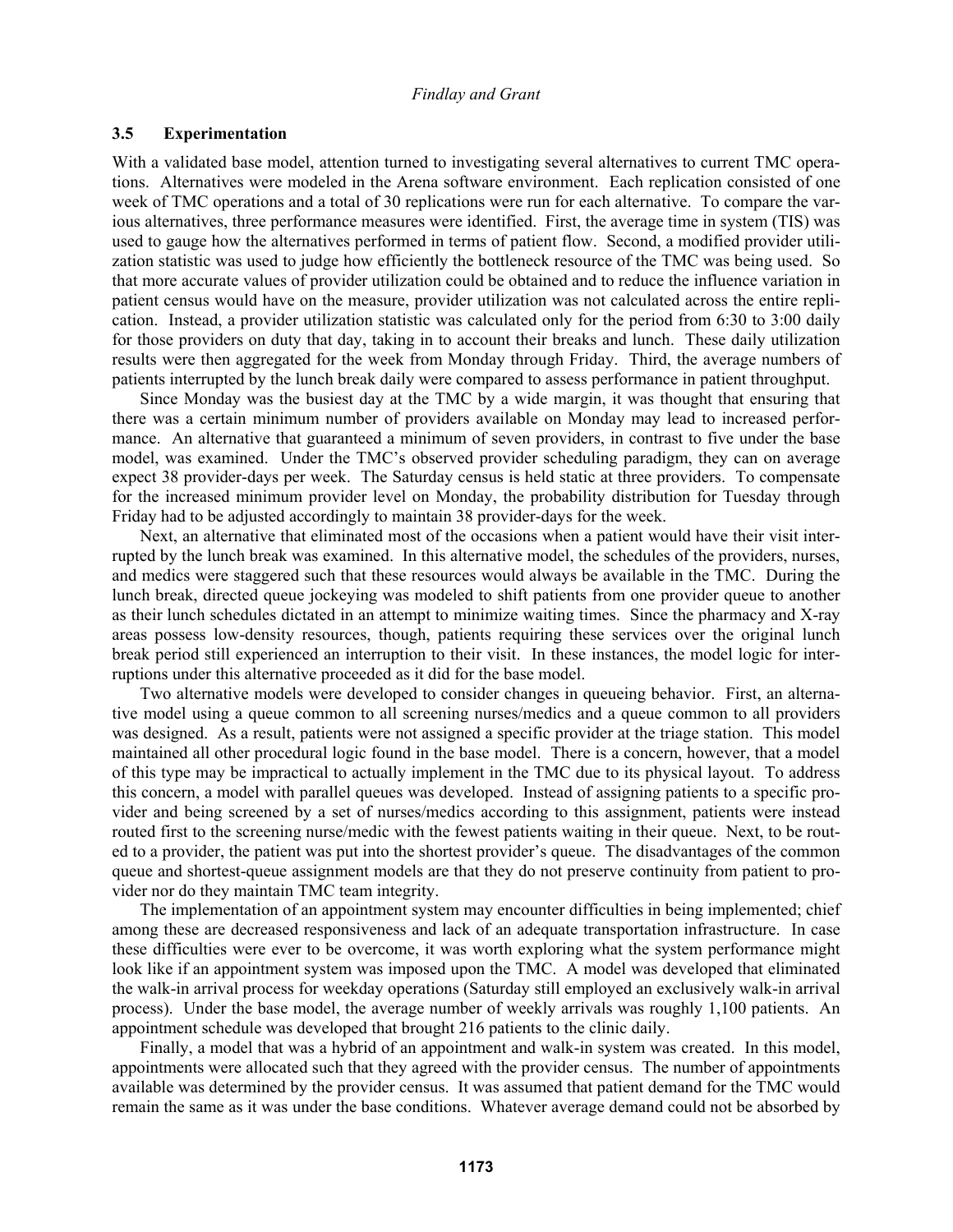the appointment structure was considered to be walk-in. In this way, patients not able to obtain an appointment on the day they desired care would be allowed access to the TMC on a walk-in basis during the two walk-in periods used in the base model. Patients with appointments were assigned a specific provider, whereas walk-in patients were routed to the providers with the shortest queues at the time. Again, just as it was in the pure appointment model, a 0% no-show rate was assumed.

## **4 RESULTS AND ANALYSIS**

Three of the alternatives offer significant reductions for patient average TIS: the staggered lunch scheme, and both the pure and hybrid appointment models. These results should not be unexpected. Since the staggered lunch model reduces the waiting time patients incur on average by not interrupting as many over the lunch period, a reduced average TIS should naturally follow. The models involving appointments act to spread out the arrival times of patients, so again it is not that surprising that the average TIS would decrease. See Table 2.

|                 | Average TIS      | Average provider |  |  |
|-----------------|------------------|------------------|--|--|
|                 | (minutes)        | utilization      |  |  |
| Base            | (151.34, 166.62) | (0.564, 0.604)   |  |  |
| Weighted Monday | (148.61, 164.71) | (0.572, 0.612)   |  |  |
| Staggered lunch | (129.14, 149.70) | (0.591, 0.651)   |  |  |
| Shortest queue  | (153.95, 176.47) | (0.600, 0.660)   |  |  |
| Common queue    | (139.24, 155.82) | (0.567, 0.607)   |  |  |
| Appointment     | (67.69, 70.59)   | (0.476, 0.496)   |  |  |
| Hybrid          | (106.31, 117.27) | (0.584, 0.604)   |  |  |

Table 2: 95% confidence intervals of selected performance measures.

Analysis of patients interrupted by the lunch break gives insight to the dynamics of the TMC system. As Figure 6 demonstrates, there is a significant reduction in average interruptions on Monday in both the staggered lunch and appointment models.



Figure 6: 95% confidence intervals of average interruptions due to the lunch break.

Only the appointment model shows a significant reduction in average interruptions on Tuesday. Also, the interruption behavior of all the models across Tuesday through Friday is similar, which agrees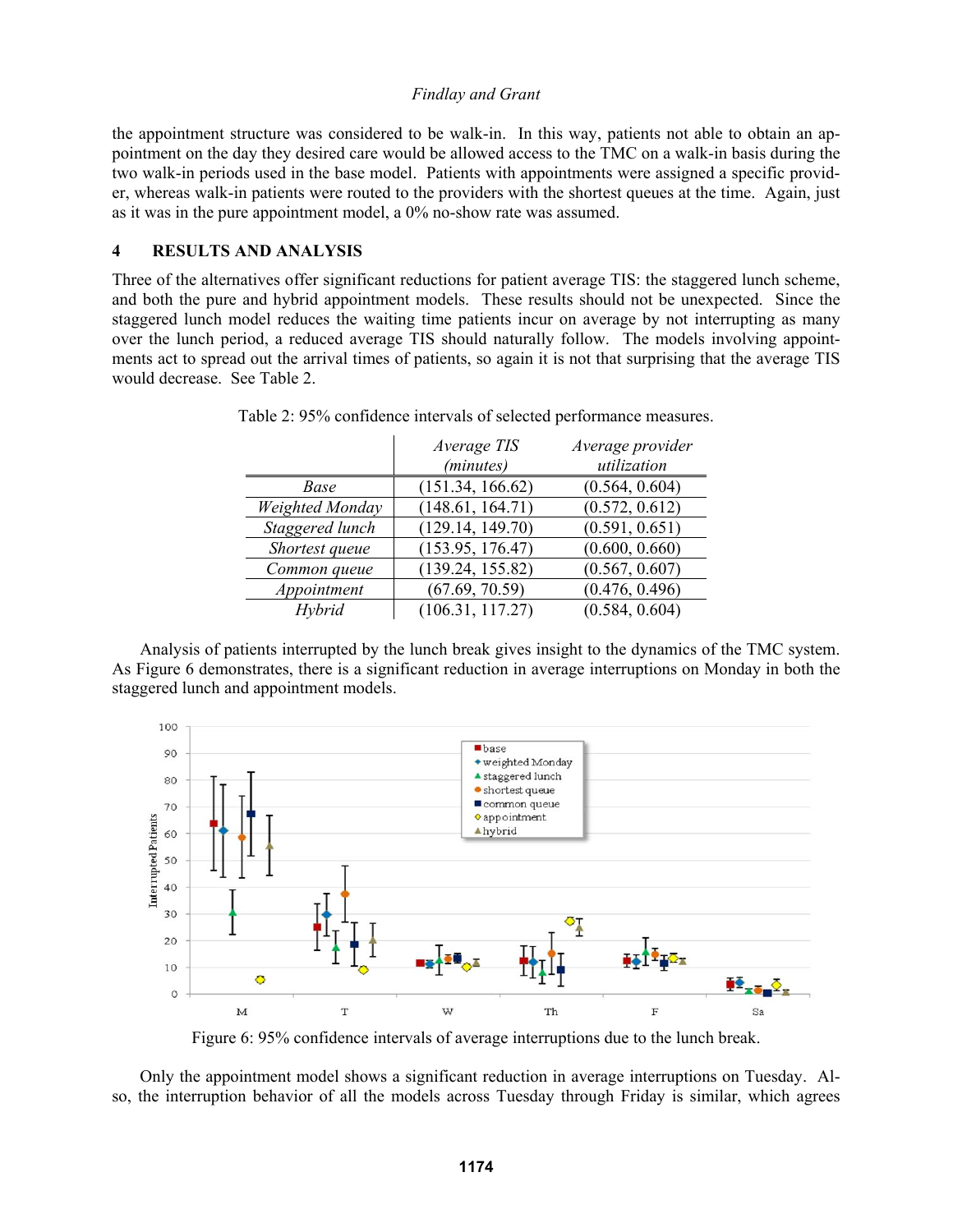with their comparable patient volumes. Monday, in contrast, has a markedly higher average patient volume than the other days of the week. These results taken together lead to the conclusion that the primary source of patient interruptions on Monday is that providers are unable to exhaust their queues before lunch. Because Tuesday through Friday did not exhibit similar behavior, it would seem that the primary source of interruptions on those days is due to the queues in ancillary services, such as pharmacy and Xray, not being vacant at the start of the lunch break.

#### **5 CONCLUSIONS**

What, if any, of these alternatives should be recommended? Both the staggered lunch and hybrid models show improvements in average TIS with no decrease in average provider utilization, so they are likely candidates. The cost of implementing the staggered lunch alternative may not be worth the modest savings in average TIS. Introducing a staggered lunch schedule would create an item that would have to be vigilantly managed. Then, there is the question of lunch for patients that are not interrupted as they would be under current policies. In the basic training environment, skipping lunch is just not an option, so providing that lunch for patients in the TMC over the traditional lunch period adds a logistical burden to the training units. They would probably not agree that a staggered lunch model best serves their needs.

Even though there are modest gains in the average TIS for the staggered lunch and hybrid models, these models do not produce a significant change in weekly provider utilization. Though these alternatives do reduce the length of a TMC visit from the patient's perspective, it is not because the procedural changes result in delivering patients to the providers any more efficiently. In fact, the pure appointment model actually causes a significant reduction in provider utilization. It would seem that an appointment system, while minimizing the average TIS, results in a tradeoff in provider utilization.

The appointment component of the hybrid model represents an idealized situation. It is unimaginable that in practice 100% of the appointment slots would be filled, let alone honored. The objections that the training units would have to appointments still remain. Appointments, by definition, are not immediately responsive. They guarantee care at a future time. As it is now, there is immediate access to care, and using our average TIS statistic, the visit is complete just over 2.5 hours later. It is also hard to imagine the training units investing the resources required to transport Soldiers to individual appointments. At best, they would bring them all at once and Soldiers with appointments later on would simply wait on the benches positioned conveniently outside of the TMC's front entrance. It would be true, then, that those patients waiting outside until their appointment would, on average, have a shorter TIS, but they would not enjoy any actual time savings. At the other extreme, patients arriving all at once would simply be treated as walk-in arrivals, thereby relegating the appointment structure obsolete.

The average provider utilization rates—generally around 60%—may make it appear that the TMC system is inefficient. There is scheduled provider capacity that is idle in the system and this generally occurs right before and after lunch; as some days the morning arrival patients are exhausted before lunch and it also takes time for patients arriving after lunch to reach the providers. This conclusion is further corroborated by the fact that attempts to improve patient flow in the shortest queue and common queue models had no significant effect on performance. It appears that potential starving of the provider queues (the premise of constructing the alternative queue models) is not what drives the utilization rates. Instead, it is the periodicity of patient arrivals. As it has already been discussed, strategies for smoothing out the stream of patients are untenable. So, the TMC is left with little recourse to capitalize on the identified unused provider capacity.

Should this be viewed adversely? On very busy days, possibly exacerbated by a low provider census, the provider utilization rate can be as high as 98%. In essence, the TMC uses provider capacity as a buffer against the uncertainty associated with variability in patient volume. It should also be said that even though these models report provider idle times, in actuality the providers are still gainfully employed. Providers can use the time they are not actively seeing patients to perform other administrative duties, follow-up on tests they ordered, consult with specialists, etc. In fact, many providers view this "idle" time as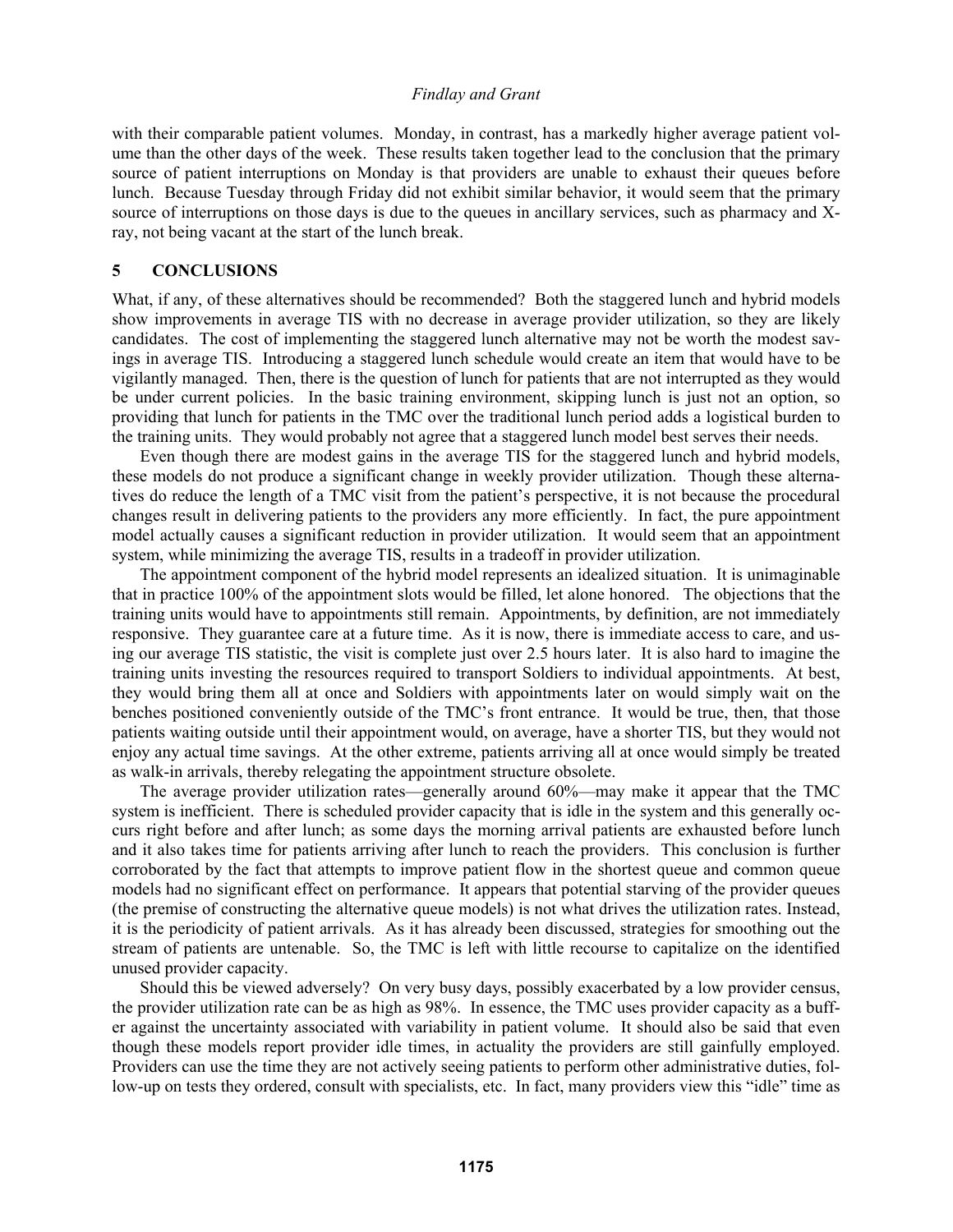an opportunity to catch up on the work they must put off when they experience a day with high patient volume.

What, then, of the attempt to weight capacity to the busiest day: Monday? In order for that attempt to show significant improvements, it would probably have to guarantee eight or even the maximum, nine, providers work on Monday, as opposed to the minimum of seven as modeled. That is probably not achievable as many of the factors—sick days, diversions to higher-priority missions, mandatory training, to name a few—contributing to the stochasticity of provider scheduling are beyond the TMC's ability to influence.

Through experience, the TMC has judged that having two walk-in periods at the start of both the preand post-lunch portions of the day results in the best throughput as can be obtained given external constraints. The training units prefer this arrangement as well, as they must only concern themselves with transporting Soldiers to and from the TMC at specified times of the day. When viewed in a broader context, the TMC system is actually quite remarkable. In an average week at the TMC during the "summer surge", volume is around 1,100 patients. Considering that there are an average of 7 providers on duty each day, this equates to each provider seeing more than 30 patients per day, making the TMC the busiest primary care facility in the entire Fort Sill medical system. Yet, they are able to accommodate patients on a same-day basis, on average in a little over 2.5 hours. The TMC performs as well as it probably can under its current operating procedures and any interventions that may result in modest benefits in some areas are more than outweighed by the cost of their implementation.

Should a facility like the TMC find itself under different circumstances, such as a location with a robust transportation infrastructure, or the ability to pool resources with other like facilities, then perhaps it would be wise to consider some of the alternatives tried here, such as the hybrid model. Such a model would most likely suit an urgent care facility very well as their patients are ostensibly able to provide their own means of transportation. It would also be worth further research to examine the effects a dynamic scheduling scheme would have on system performance. Although such a scheme could not be implemented at the TMC for practical reasons, it may suit other like systems in order to better match capacity against demand, so that such a large capacity buffer would not have to be maintained.

# **REFERENCES**

- Edwards, R. H., J. E. Clague, J. Barlow, M. Clarke, P. G. Reed, and R. Rada. 1994. "Operations Research Survey and Computer Simulation of Waiting Times in Two Medical Outpatient Clinic Structures." *Health Care Analysis: HCA: Journal of Health Philosophy and Policy* 2(2):164-169.
- Garcia, M. L., M. A. Centeno, C. Rivera, and N. DeCario. 1995. "Reducing Time in an Emergency Room Via Fast-Track." In *Proceedings of the 1995 Winter Simulation Conference*, edited by C. Alexopoulos, K. Kang, W. R. Lilegdon, and D. Goldsman, 1077-1080. Piscataway, New Jersey: Institute of Electrical and Electronics Engineers, Inc.
- Giachetti, R. E., E. A. Centeno, M. A. Centeno, and R. Sundaram. 2005. "Assessing the Viability of an Open Access Policy in an Outpatient Clinic: A Discrete-Event and Continuous Simulation Modeling Approach." In *Proceedings of the 2005 Winter Simulation Conference*, edited by M. E. Kuhl, N. M. Steiger, F. B. Armstrong, and J. A. Joines, 2246-2255. Piscataway, New Jersey: Institute of Electrical and Electronics Engineers, Inc.
- Hendrick, B. 2008. "'Doc in the box': Urgent Care Explosion." *The Atlanta Journal-Constitution*, June 29, 2008.
- Jacobson, S. H., S. N. Hall, and J. R. Swisher. 2006. "Discrete-Event Simulation of Health Care Systems." In *Patient Flow: Reducing Delay in Healthcare Delivery*, edited by R. W. Hall, 211-252. New York: International Series in Operations Research and Management Science.
- Kelton, W. D., R. P. Sadowski, and D. T. Sturrock. 2007. *Simulation with Arena.* 4<sup>th</sup> ed. New York, NY: McGraw-Hill.
- Law, A. 2007. *Simulation Modeling and Analysis*. 4th ed. New York, NY: McGraw-Hill.